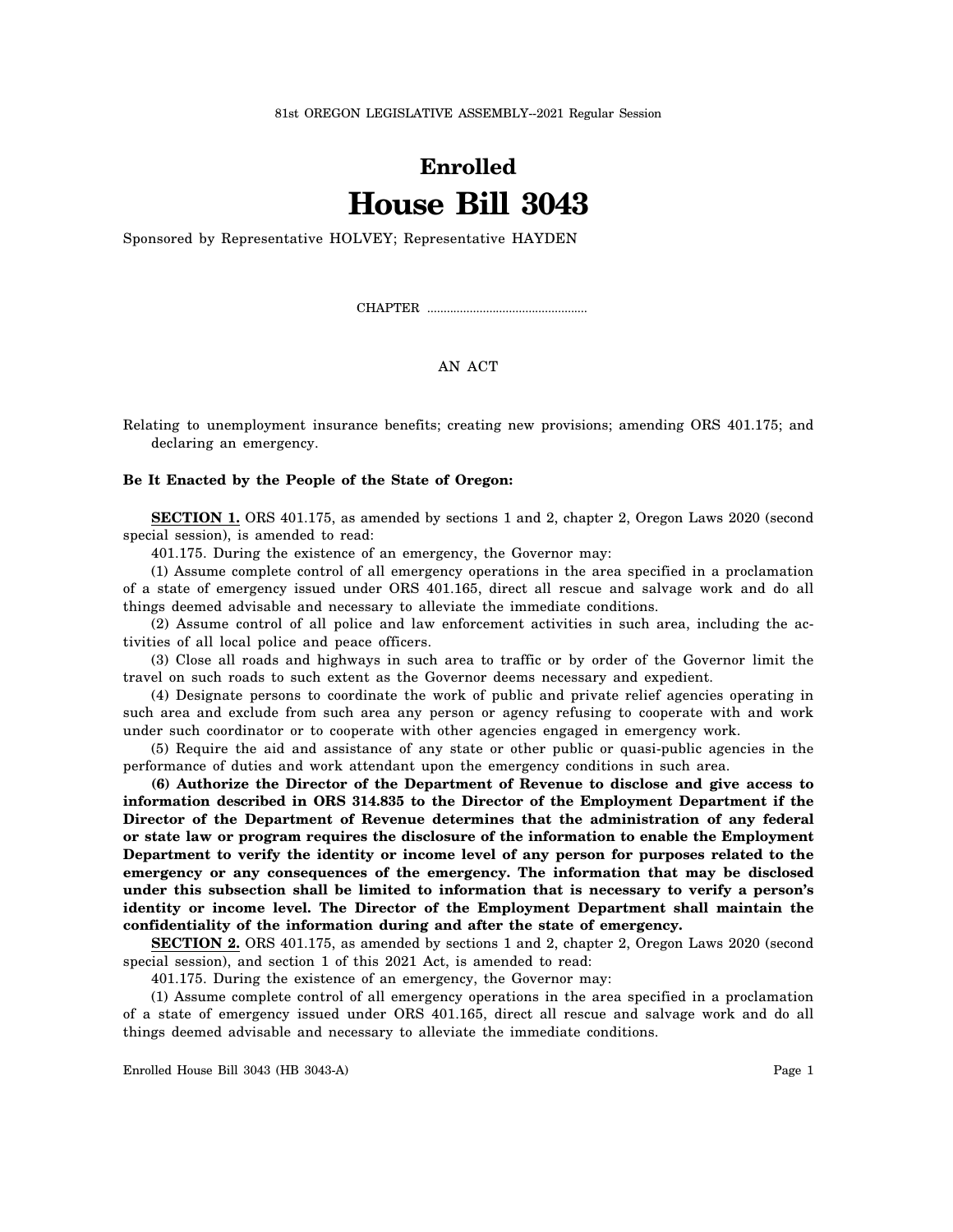(2) Assume control of all police and law enforcement activities in such area, including the activities of all local police and peace officers.

(3) Close all roads and highways in such area to traffic or by order of the Governor limit the travel on such roads to such extent as the Governor deems necessary and expedient.

(4) Designate persons to coordinate the work of public and private relief agencies operating in such area and exclude from such area any person or agency refusing to cooperate with and work under such coordinator or to cooperate with other agencies engaged in emergency work.

(5) Require the aid and assistance of any state or other public or quasi-public agencies in the performance of duties and work attendant upon the emergency conditions in such area.

[*(6) Authorize the Director of the Department of Revenue to disclose and give access to information described in ORS 314.835 to the Director of the Employment Department if the Director of the Department of Revenue determines that the administration of any federal or state law or program requires the disclosure of the information to enable the Employment Department to verify the identity or income level of any person for purposes related to the emergency or any consequences of the emergency. The information that may be disclosed under this subsection shall be limited to information that is necessary to verify a person's identity or income level. The Director of the Employment Department shall maintain the confidentiality of the information during and after the state of emergency.*]

**SECTION 3. The amendments to ORS 401.175 by section 2 of this 2021 Act become operative on the date on which the declaration of a state of emergency related to COVID-19 issued by the Governor on March 8, 2020, and any extension of the declaration of emergency, is no longer in effect.**

**SECTION 4. Notwithstanding the operative date set forth in section 3 of this 2021 Act, authority granted under ORS 401.175 (6) to the Director of the Department of Revenue before the operative date set forth in section 3 of this 2021 Act to disclose and give access to information shall continue until the earliest of:**

**(1) The date that is 90 days following the latest date of expiration of any temporary federal program that is related to COVID-19 and administered by the Employment Department to provide unemployment benefits based on self-employment or similar earnings for which information may be disclosed to the Director of the Employment Department under ORS 401.175 (6);**

**(2) December 31, 2022; or**

**(3) The date on which the Governor revokes the grant of authority.**

**SECTION 5. Notwithstanding section 3, chapter 2, Oregon Laws 2020 (second special session), disclosures made by the Director of the Department of Revenue after February 28, 2021, and before the effective date of this 2021 Act, that are in compliance with ORS 401.175 as in effect on February 28, 2021, are hereby ratified to the extent of the compliance.**

**SECTION 6. This 2021 Act being necessary for the immediate preservation of the public peace, health and safety, an emergency is declared to exist, and this 2021 Act takes effect on its passage.**